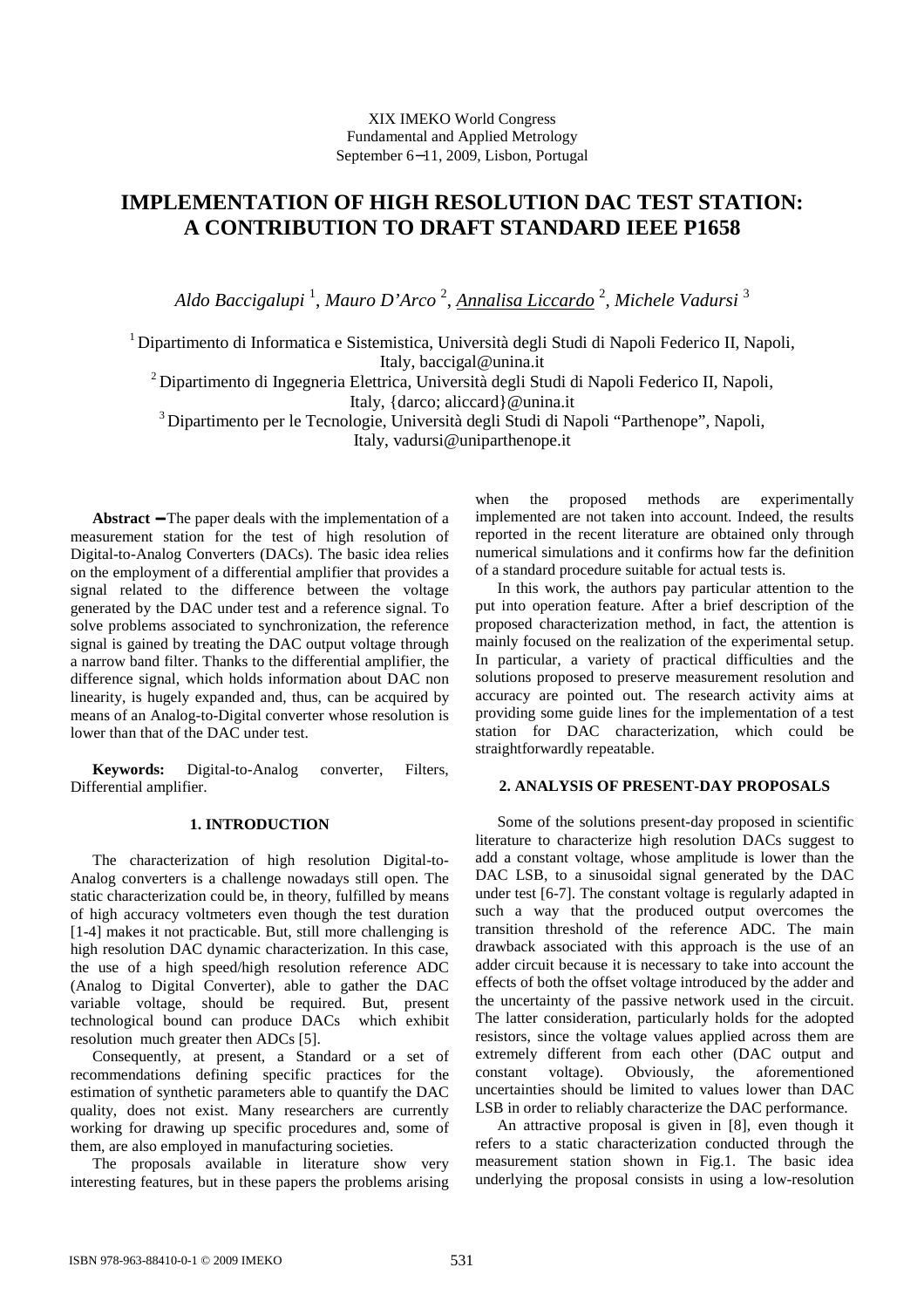

Fig. 1. Scheme of the proposal in [8] for dynamic characterization of DACs.

reference ADC to digitize the difference between the voltage generated by the DAC and its "expected" value. In this approach, by properly amplifying the difference signal, ADC full scale amplitude can be used to convert a voltage whose values cover only few DAC LSB. In other words, the ADC full scale is used to analyze only the DAC error span, thus providing the needed resolution. Moreover, particular attention must be paid to choose properly the CMRR of the differential amplifier because to its inputs are connected signals with high common mode voltages.

A similar solution, for dynamic characterization, based on the use of a low-resolution ADC to digitize the difference between the DAC output and a reference voltage, is given in [9]; the corresponding measurement station is sketched in Fig.2. A reference waveform generator is adopted to provide a sinusoidal signal whose amplitude and phase are,



dynamic characterization of DACs.

respectively, equal and opposite to those generated by the DAC. The signals are connected to the input of an adder circuit whose output is the residual voltage that has to be digitized through the ADC.

For both the previous solutions, some practical issues have necessarily to be taken into account for the hardware implementation of the method. A critical point is the use of an auxiliary source as reference voltage, common to other solutions already presented in literature [10-11]. Differently from the static characterization, when the output voltage of the DAC is variable versus time, it is, in fact, necessary to suitably synchronize the source with the DAC under test. To this aim, a phase-locked circuit has to be adopted that could introduce distortions on the reference signal provided by the external source. In these paper, moreover, no analysis of the effects of either amplitude or phase differences between

DAC output and reference signal on the acquired amplified voltage and, consequently, on the estimates of the DAC errors.

#### **3. THE PROPOSED METHOD**

In Fig.3, a block diagram of the proposed method is shown; the basic idea underlying the method consists in acquiring and digitizing the difference between the output voltage generated by the DAC and a reference signal. Reference signal cannot be generated by an external, auxiliary source, due to the difficulty to grant a reference voltage that would have the same frequency and phase of the output provided by the DAC. To this aim, the authors have stated that the reference signal have to be extracted from the signal generated by the DAC itself.

With specific regard to the signal to be adopted in the test, it has to be a sinusoidal waveform; such a signal presents, in fact, two main advantages: *(i)* the signal is characterized by an evolution versus time completely defined in analytical way, and *(ii)* reference waveform characterized by high level of spectral purity can be generated thanks to a proper filter bank.

As stated above, the basic idea consists of digitizing through the ADC the amplified difference between the sinusoidal output voltage of the DAC and the reference sinusoidal signal, also referred in the following as *vampl* signal; two possible solutions, respectively shown in Fig.4 and Fig.5, can be adopted to the purpose.

With regard to the first solution (Fig.4), the signal generated by the DAC passes through the cascade of a notch filter and an amplifier characterized by a gain equal to  $G_d$ ; as for the second solution, it exploits a bandpass filter and a differential amplifier that provides the difference between the DAC and filter output signal. From a theoretical point of view, both solutions are equivalent, but they highly differ if practical implementation issues are considered.

Both notch and bandpass filter modify their input signal. To this aim, three features would desirable in filter design: high roll-off, linear phase shift and constant gain response versus frequency. Unfortunately, it is not possible to achieve all the features simultaneously.

If a notch filter is adopted, a non-linear phase shift and variable attenuation of the different frequency components has to be expected according to the specific characteristics of the implemented filter [12]. The error signal of the DAC acquired by the ADC is, thus, affected by the distortion introduced by the filter. On the contrary, if the solution



Fig. 3. Block diagram of the proposed test method.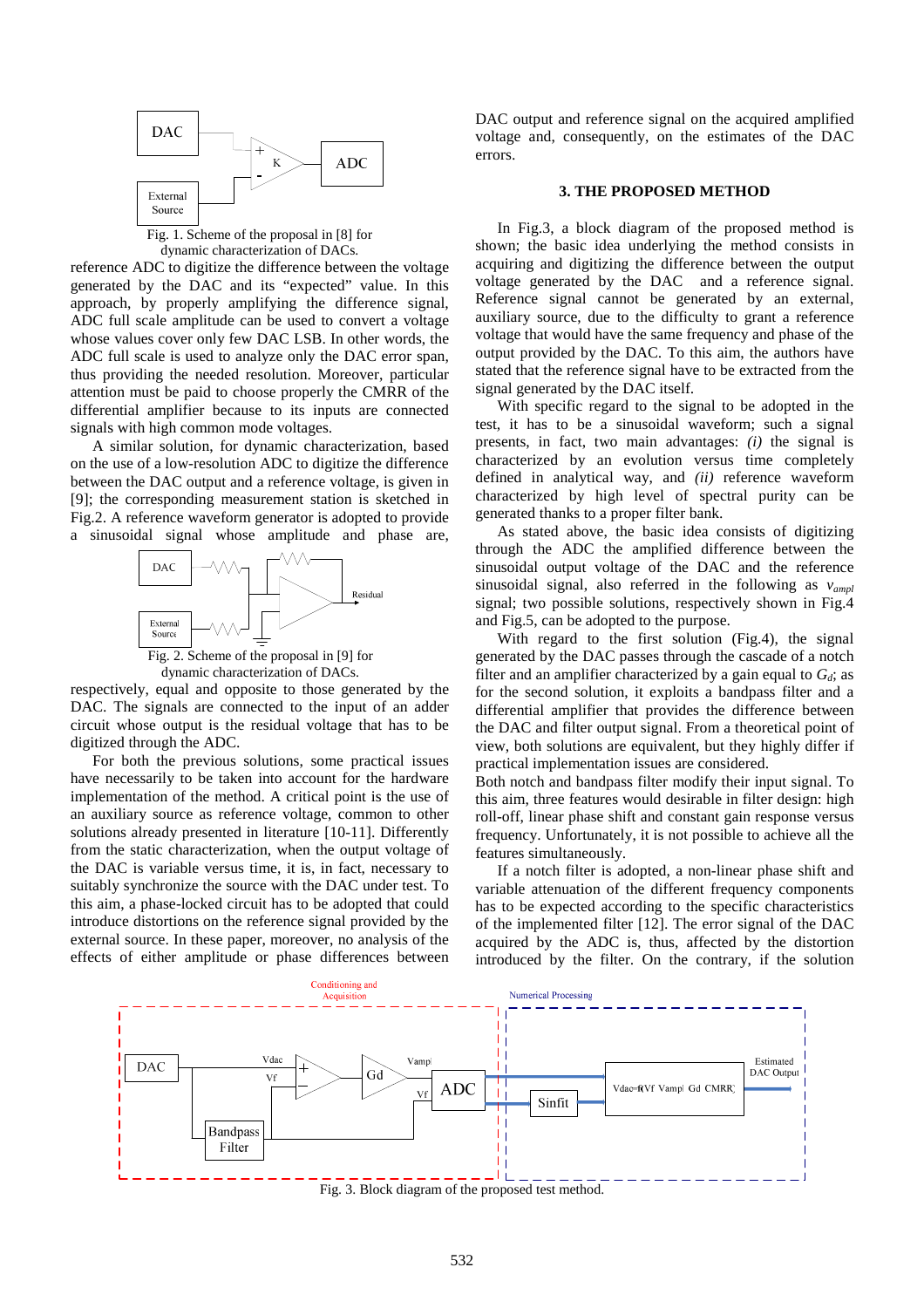based on bandpass filter and instrumentation amplifier is adopted, the output of the filter mainly consists of a single component, the frequency of which is equal to the fundamental frequency of the DAC output signal. This component may be characterized by phase shift and attenuation with respect to the filter input signal, but those



Fig. 4. Conditioning scheme with bandpass filter.





parameters can be estimated because the output signal *(i)* is undistorted and *(ii)* it is a waveform that can be analytically expressed (a sinewave), therefore a numerical fit can be applied.

In conclusion, the method of Fig.5 requires a high performance filter, which should exhibit linear phase and flat gain among a wide range frequency. Method performance being equal, thus, the operating configuration shown in Fig.4 proves to be less expensive and it has been adopted for the implementation of the measurement station.

The output voltages of the DAC,  $v_{DAC}$ , and filter,  $v_f$ , are connected to the inputs of the differential amplifier, that provides the output voltage *vampl* given by:

$$
v_{ampl} = G_d \left( v_{DAC} - v_f \right) + G_c \left( \frac{v_{DAC} + v_f}{2} \right) \tag{1}
$$

where  $G_d$  is the amplifier differential gain and  $G_c$  is the common mode gain, attainable from the amplifier CMRR. Equation (1) suggests that if  $G_d$  and  $G_c$  are known and if  $v_{ampl}$  and  $v_f$  are acquired, the DAC output can be estimated. A two-channel ADC, thus, is employed with the aim of sampling and converting the filter and amplifier outputs. Obviously,  $v_{DAC}$  and  $v_f$  have to be digitized with a resolution lower than the DAC LSB. At this aim,. The filter output, acquired according to the ADC number of bits, is interpolated by means of a sine-fit algorithm [13], in order to reconstruct  $v_f$  with a much higher resolution. As regards *vampl*, this signal is an amplified version of the DAC error that can be digitized by an ADC with a resolution lower than that of the DAC under test.

Once the *vampl* signal has been acquired, the corresponding samples have to be processed in order to remove some artifacts introduced by the conditioning block. In particular, the following problems have to be faced:

- 1. different amplitude between the signal generated by the DAC and the filter output
- 2. phase shift between the signal generated by the DAC and the filter output
- 3. finite value of the CMRR of the differential amplifier, whose input signals exhibit high common mode voltages.

Their effect on the amplified voltage *vampl* is the presence of a sinusoidal component superimposed to the error acquired by the ADC, that does not contain information about the DAC errors. The sinusoidal component due to gain and/or phase error of the filter does not affect the reconstruction process of DAC output, that is based on equation (1) applied on the instantaneous values. The contribution due to the amplifier finite CMRR, instead, cannot be recognized and removed; hence the employed amplifier and operating conditions should assure a CMRR as higher as possible.

It is worth noting that the digital processing allows to reconstruct the DAC output, regardless of the artifacts affecting the amplifier output, but it is, however, necessary to implement the measurement station in such a way to reduce their impact. The presence of a high sinusoidal voltage affecting the output signal of the amplifier could, in fact, saturate the ADC; it would be so needed to reduce the gain of the amplifier, thus causing a degradation of measurement resolution.

#### **4. HARDWARE IMPLEMENTATION**

The achievable resolution for the DAC characterization depends on different factors associated with the DAC number of bits, the CMRR of the differential amplifier, the range and the number of bits of the exploited ADC. In [14] the analytical relationship among the desired resolution and these parameters has been deeply investigated and the specifications required to the devices employed in the measurement station have been determined. This theoretical study allowed to define the measurement station realized for the preliminary tests, shown in Fig. 6.

The DAC under test is a waveform generator Agilent 33220A, which makes use of a 14 bits converter and has a range tunable from 100mVpp up to 20Vpp.

The bandpass filter is a Wavetek 716, whose main characteristics are:

- 1 Hz to 100 kHz Frequency Range
- 115 dB/Octave Rolloff
- Passband Ripple: 0.8 dB
- Stopband Attenuation: 80 dB min
- The mainframe contains a  $7<sup>th</sup>$  order elliptic low-pass filter and a  $7<sup>th</sup>$  order elliptic high-pass filter, that can be connected in cascade for obtaining a narrow-bandwidth band-pass filter. In order to reduce the pass-band attenuation of the band-pass filter, the cut-off frequency of the lowpass filter is slightly higher than the nominal one and the cut-off frequency of the high-pass filter is slightly lower than the nominal one.

The differential amplifier is realized with an instrumentation amplifier ADA400A by Tektronix, whose characteristics are:

- Programmable gain from 0.1 to 100
- For a differential gain equal to 100, the *CMRR* evolution, versus frequency, is shown in Fig. 6: it reaches 100dB within the range 10-10000 Hz, but it get worse as the frequency of the generated signal increases.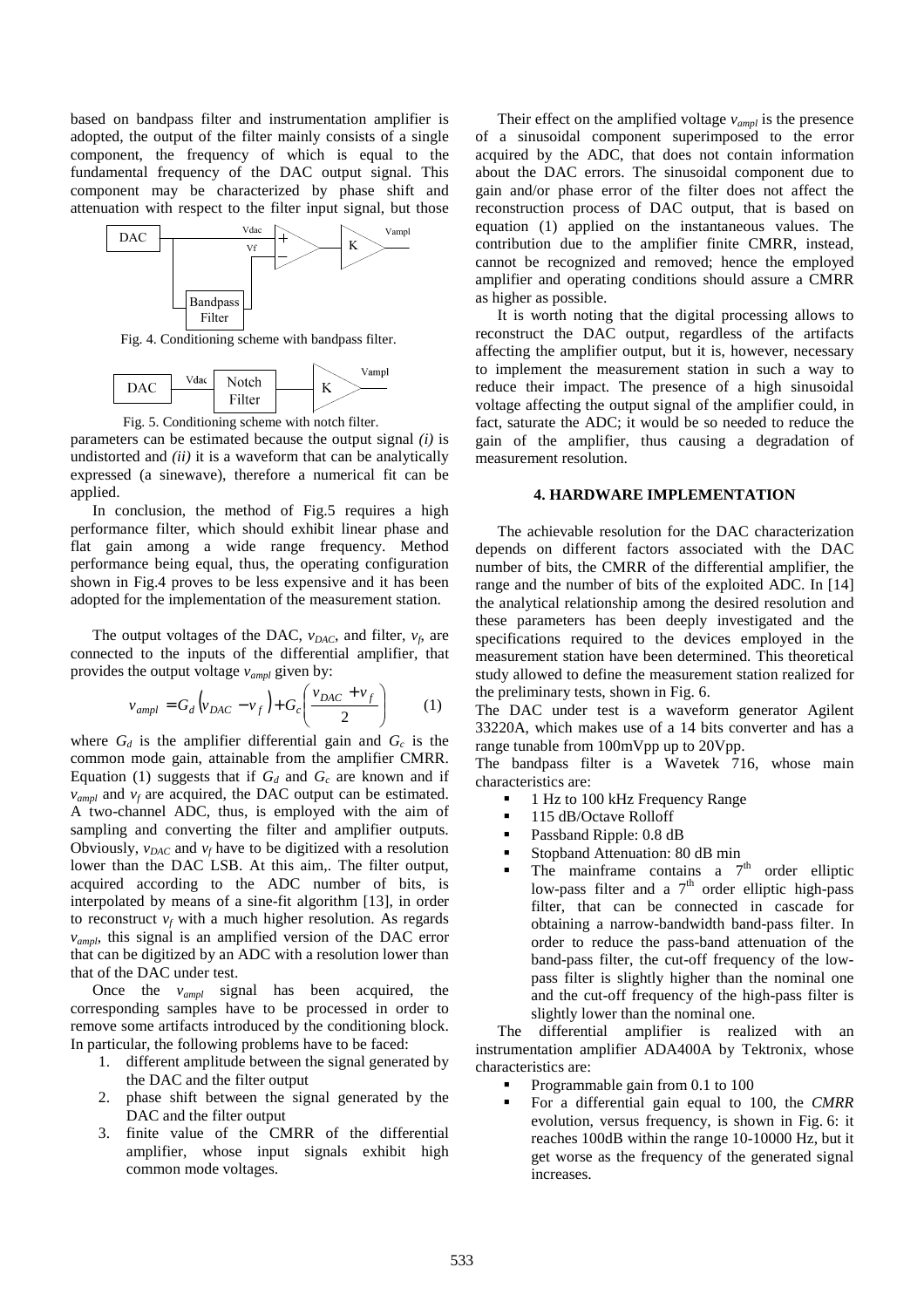

Fig. 6. Scheme of the implemented hardware test station.

As stated above, gain and phase errors due to the filter cause a sinusoidal component, affecting the amplifier output, that determines the increase of ADC range and, consequently, a lack of resolution. In order to minimize the sinusoidal component, these solution have been performed:

a tunable attenuator between DAC and differential amplifier, capable of granting that a signal





amplitude as close as possible to the filter output; in particular, a high precision potentiometer with a linearity of 0.25% has been employed. Fig. 7. CMRR evolution of ADA400A versus frequency.

the frequency of the DAC output signal has to be tuned in such a way that its frequency does not undergo phase shift through the band-pass filter.

The potentiometer resistance and the signal frequency are tuned according to a proper algorithm aiming at minimizing the root mean square of the amplifier output voltage.

As the reference ADC has been used the Tektronix digital scope, model TDS5034B, whose main characteristics are summarized as follows:

- 8 bits resolution ADC
- 4 vertical channels with voltage ranges tunable from 1mV/div up to 10V/div
- Acquisition memory depth of 2 MS
- Maximum sampling frequency up to 5GS/s

Only two channels are exploited in this setup. The first one acquires the bandpass filter output; the samples, that have been quantized according to the ADC resolution are, successively interpolated by means of a sine-fit algorithm, in such a way that the analytical formula of the reference signal is obtained. The second channel, instead, has to acquire the voltage *vampl* at the output of the differential amplifier. The gathered samples are, then, combined according to expression (1) in order to gain an estimate of DAC output.

## **5. EXPERIMENTAL RESULTS**

In this section the preliminary results obtained in experimental tests conducted through the measurement station described in the previous section are presented. All tests have been executed by means of a sinusoidal signal, whose amplitude has been set equal to 8  $V_{\text{pp}}$ .

In the generator memory it has been stored a codes sequence of 65536 samples representing the digital version of one period of a sinusoidal waveform. In order to stimulate all the DAC codes, in fact, the length  $N_{DAC}$  of the codes sequence has to satisfy the inequality:

$$
N_{DAC} \ge \pi \cdot 2^{14} = 51472 \tag{2}
$$

Moreover, for reducing the number of acquisition needed the test signal frequency has been selected in such a way that, in each period, all the DAC codes are tested. Since the DAC employs a Direct Digital Synthesis algorithm for varying with high resolution the frequency of the generated waveform, the stimulus of all the codes is assured if it is satisfied the relationship:

$$
\frac{N_{DAC} \cdot f}{f_g} \le 1\tag{3}
$$

where  $f$  is the signal frequency and  $f_g$  is the generation rate. Agilent 33220A exhibits a generation frequency of 50MHz; since  $N_{DAC}$  is equal to 65536, equation (3) provides the maximum signal frequency, which is: 762.9 Hz.

 Consequently, the test signal frequency has been chosen equal to 100Hz.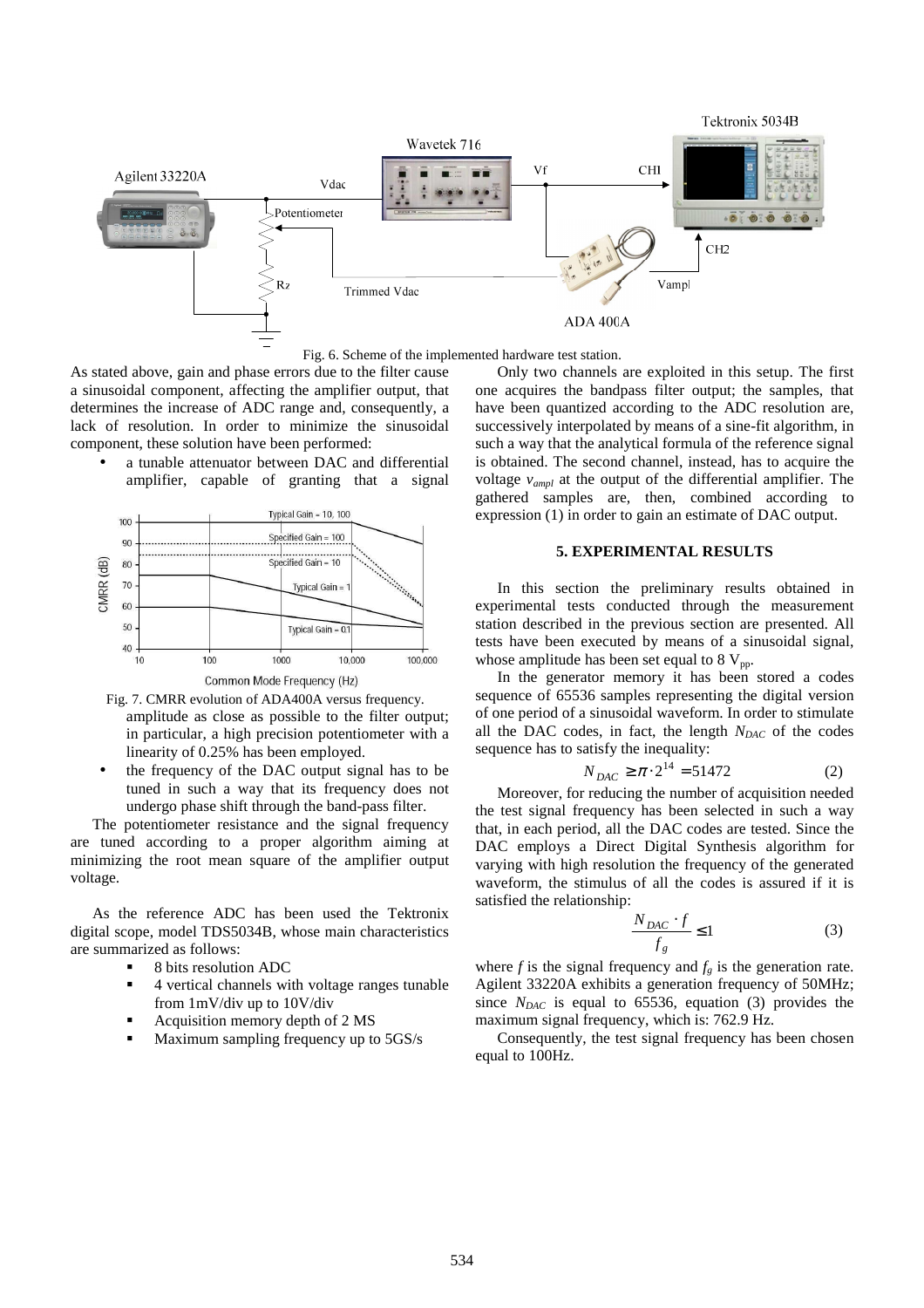The full scale amplitude of the two input channels of the DSO, referred to as CH1 and CH2, have been set to 10 V and 20 mV. The sampling frequency is 5MS/s and 100kS per channel have been recorded. Fig.8 shows the signal



acquired on CH2, accounting for the voltage  $v_{ambl}$  provided by the differential amplifier before the adjustment of amplitude with potentiometer and frequency and, thus, affected by a severe sinusoidal component. On the contrary, in Fig.9 the same signal is plotted after the correction of amplitude and frequency. The cancellation of the sinusoidal component due to filter attenuation and phase displacement allows to switch the CH2 range from 20mV to 10mV, thus gaining an improvement by two in terms of resolution.

The obtained signal is, obviously, still characterized by the noise introduced by the differential amplifier. The noise introduced by the differential amplifier has been limited by averaging the samples obtained from repeated acquisitions. Fig.10, as an example, shows the amplifier output after the



averaging on 30 acquisitions.

The final step is the combination, according to equation (1) of the signal obtained as the sum of *(i)* the sinusoidal voltage acquired on CH1 and interpolated through a standard three parameters sin-fit, and *(ii)* the noise signal gained as in previous step; it can, practically, been considered as the "true" voltage signal generated by the DAC.

### **6. CONCLUDING REMARKS**

 In the paper a method for the dynamic characterization of high resolution digital-to-analog converters has been proposed. It is based on the employment of a low resolution ADC for the acquisition of the error signal obtained by the difference between the voltage generated by the DAC and a reference signal. Choosing the test signal as a sinusoidal waveform, the reference signal has been attained by means of a narrow passband filter. A differential amplifier, then, expands the difference between the DAC output and the reference signal.

The paper is mainly focused on the issues related to the hardware implementation of the measurement station. It has been performed, in fact, a complete survey of the observed non idealities of the employed devices, their impact on the measurement accuracy and the solutions adopted in order to maintain the needed resolution.

 The experimental results gained through the described measurement station proves that the DAC output has been retrieved with a very high resolution. The error signal, in fact, has been digitized by means of an ADC with a number of bits equal to 8, whose range has been set to 10mV, achieving a resolution equal to 39.2µV. The LSB used by the DAC, which has the use of 14 bits and is generating a signal whose amplitude is equal to 8Vpp, is equal to 488 $\mu$ V. The DAC output, hence has been gained with a resolution twelve times lower than DAC LSB. The measurement method, thus, is equivalent to a scheme where the DAC voltage is acquired by means of an ADC with a range of 8V and a number of bits equal to:

$$
N_{eq} = \log_2 \left(\frac{8V}{39.2 \mu V}\right) = 17.6
$$

The presented measurement method allows gaining the time evolution of the DAC output voltage. For obtaining the DAC characteristic it is necessary to know the DAC codes associated to the acquired voltage samples. At this aim, the ongoing activity is focused on the identification of a proper timing association procedure able to correlate the DAC voltages to the codes at DAC input.

#### **REFERENCES**



[1] P.P. Fasang, "Optimal selection of test vectors for DA